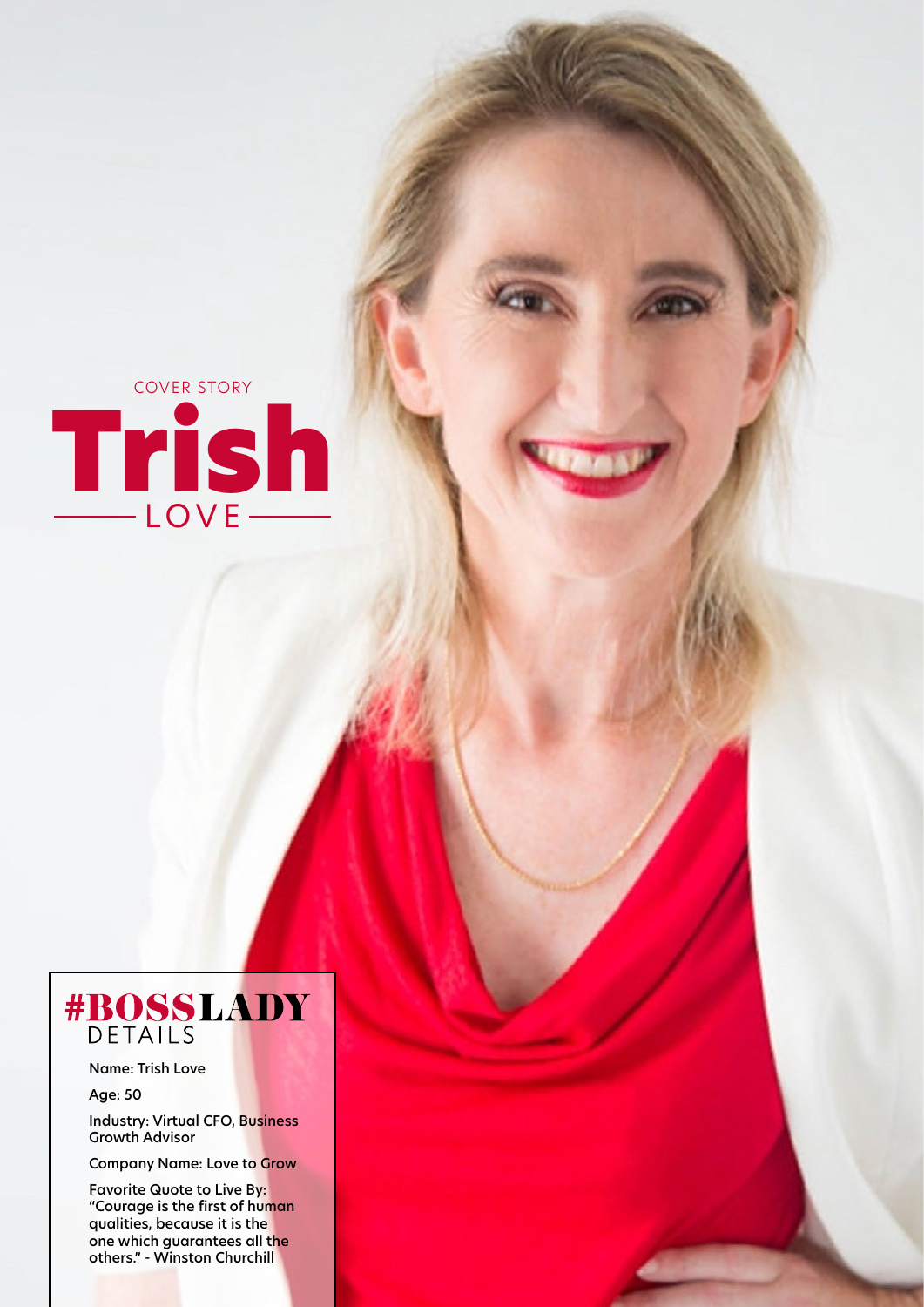### Give us a bit of background about yourself<br>and when/how your entrepreneurial<br>journey started. **and when/how your entrepreneurial journey started.**

I have grown Love to Grow for 21 years. I am a Virtual CFO (Chief Financial Officer) who helps business owners triple their profits and claim back their time. In my personal life, I have a wonderfully supportive husband and four fabulous children aged 14 to 21 who constantly make me laugh. Two work/study overseas and two are at home. We have two dogs, a cat and a turtle. My three siblings and I are all lucky enough to live in New Zealand.



Love to Grow exists to help clients have a fun life. We help people globally achieve their preferred version of W.E.A.L.T.H™, my acronym for your best combination of Work, Enjoyment, Achievement, Love, Time, and Health. As a Virtual CFO, I assist with the commercial rollout of ideas, strategic planning, tactical improvements, money management and business building steps. We consult from our core values of leadership, growth and effectiveness. I seldom think anything is impossible. We instead work out the key steps needed and help businesses implement them.

In terms of my background, there have been integral steps to help me form strong entrepreneurial and Virtual CFO abilities. I've had senior roles in large nationwide corporates, so I understand the ways people management, operations, systems, governance and compliance all enhance or inhibit growth.

I've also had senior roles in start-up phases of nationwide technology rollouts, so I know the importance of strong planning, capital management and adaptability. I've learned to change things incrementally, quickly, and often, for sustained improvement and competitive advantage. I originally trained as a chartered accountant, so I also have a technical ability to understand commercial and regulatory aspects of business planning.

These were all useful building blocks, but by far my most useful entrepreneurship skills came from two other areas.

One main area was from my childhood. Much of it was empowering, whilst other parts were tricky to manage. Like many with war veteran parents, there were complexities in my home life. This was instrumental in garnering imagination, courage, compassion, resilience, risk management, emotional intelligence and to think holistically. I learned abilities to assess a situation and to draw on varying types of intelligences. I can take measured risks. I know things will turn out great, as long as I apply sound balance between strategy, management, tactics, risks and rewards. I am a natural entrepreneur because of these childhood learnings.

The second main factor impacting my entrepreneurial skills is that I personally do everything I teach. I am not a theorist. I have learned an exceptional amount from growing my own businesses. I've managed lots of teams, grown leaders and continue to have a number of my own advisors. I presume business will constantly change, and I know it is my responsibility to harness and drive that.

My own version of W.E.A.L.T.H™ centres on having enough balance between family, work, friends and fun activities. Without realising it at the time, much of my entrepreneurial skills began in childhood, learning to take risks and to deal with unpredictable events. Growing up in New Zealand gave me a strong entrepreneurial advantage, not least of which from our culture, which is based in the self-reliance of a young isolated country. We try varying things until they work, sometimes with little resources available. Most of us are open-minded and try to improve things that are wrong.

I learned the more traditional elements of business building and money management whilst working from ages 17-28. I've helped clients since I was 19, over 1000 of them, across a very interesting range of industries, sizes, stages, demographics and skill levels. I adore most about what I do.



You have been in the entrepreneurial space since 1997. What are the

# five biggest life and business lessons

you have learned throughout your journey?

#### **1) If you want a successful business, you need to be happy personally or there is no point bothering.**

As a child, I worked out how I wanted to live; what I did want and what I did not want. The biggest lesson I've learned from my own and client experiences is to create a personal situation that you enjoy. The rest will follow. Happiness doesn't necessarily need to take much money.

I help with money management and business growth, but most of what I teach can be applied to personal areas as well. On purpose. The beauty of my W.E.A.L.T.H™ acronym, (Work, Enjoyment, Achievement, Love, Time, and Health), is that it is self-defined by the client. Applying a combination of imagination, practical application and technical expertise, there can always be a compelling way to achieve whatever's needed.

Do something to improve anything that is not how you want it to be. If you believe you can't afford to change something crucial, then talk to a Virtual CFO so they can at least help with the numbers side of things. Don't be held back by perceived constraints.

### **2) If you want to have a sustainable business, put values ahead of money. But you still need profits quickly enough or you will go broke.**

The most successful businesses drive from their core values. Each of your main decisions would consider these values before progressing. This is important for all aspects of your brand management and quality assurance.

That said, remember the practical need for results. Unless one of your main goals is to make great profits, I think you should stop being in business. Realise that to not want sustainable profits can be the equivalent of wanting to register yourself as a charity. You need to set incrementally improving profit standards and return on investment targets to have a long-term business. Be conscious of how you give away your time, reduce prices, bundle via lower margins. Charitable aspects are honourable, just not so much it makes you broke. Have a budgeted amount for your philanthropy.

#### **3) Make tough decisions and plug skill gaps quickly with outside advice.**

Tough decisions can be difficult to carry out, often because the need for them can sneak up on you. This is often related to phases of business growth. We tend to first start out as capable technicians in our chosen industries. Then skill gaps widen as our business changes. We can have our confidence attacked over time from all the new knowledge needed for growth. The same confidence attacks can occur within your team members when you ask them to take on unfamiliar responsibilities.

For both you and your teams, fill the gaps in your overall business knowledge and leadership. Hire for skills that you lack, either via staff or external advisors. Also, hire for any x-factor elements which you have, but find difficult to delegate. Hire external advisors to provide outside perspective for your decision making. Don't get too close to the trees - you need external people to help you see the woods.

### **4) Hold boundaries. But also weaken or strengthen boundaries if needed.**

Choosing to hold boundaries will ensure consistent application of business processes and sensible decision making, which in turn will result in better achievement of your targets.

Set and document your boundaries of performance on all your key business tasks, so your people know the rules. This is to ensure processes are followed, so your brand and service deliverables are maintained, and you are 'being your brand', always. Being consistent in these things will create raving fans who are long term customers.

Others may try to push your boundaries. They may not understand their relevance. Don't let them. That said, having discernment about when to instead shift boundaries, is one of the most difficult things to master. And one of the hardest things to teach your team.

Sometimes we need adapt so much, we need to throw ideals out the window. Sometimes permanently, sometimes just for today.

Pivoting between the states of changing or holding boundaries is crucial in today's massively changing business environment. It's important to seek opinions of others who may bring perspective you had not thought about by yourself. Navigate the extremes of pioneering new frontiers (via weaker boundaries) and staying sensible so we can pay the bills and not go bust (via stronger boundaries.)

### **5)** Get the operational and financial basics sorted.

If you don't understand and drive financial performance, nobody else will. You need to know the key drivers which underpin your financial outcomes, such as required customer numbers, targets for average value sales, number of purchasing times per period, costs per unit, recovery rates on services, costs per major income streams, return on investments, cash flow requirements, and planning for strategy, tactics, operations, tax, and succession.

Many business owners don't know the steps for growing their business and the basics of managing their financial results. If you are one of these business owners, then ensure you have a trusted Virtual CFO to help you learn and monitor your key results